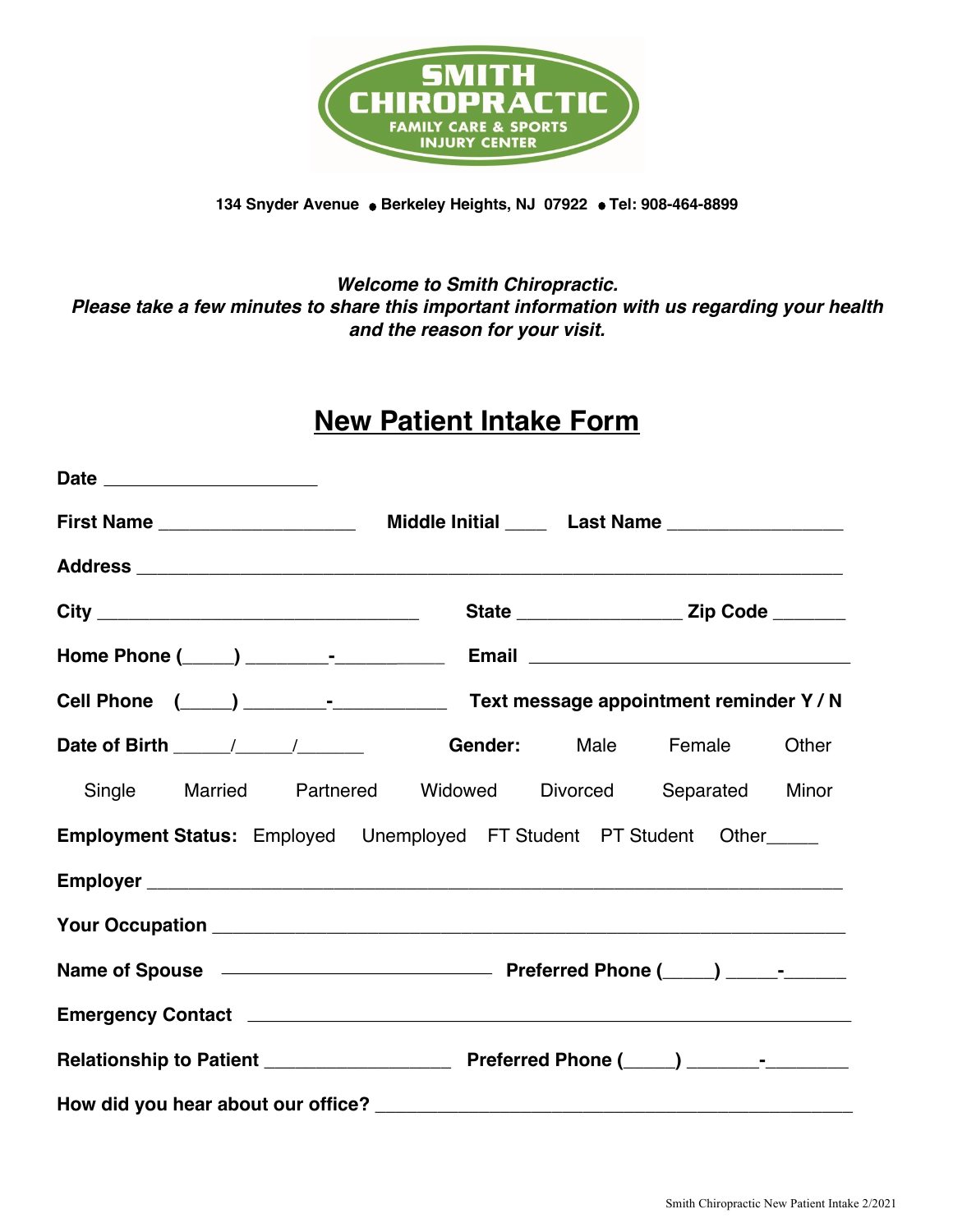| When did your symptoms appear?                                                                                                                     |                                               |                 |                 |                                                      |                                                                                                                                                                                                                                |
|----------------------------------------------------------------------------------------------------------------------------------------------------|-----------------------------------------------|-----------------|-----------------|------------------------------------------------------|--------------------------------------------------------------------------------------------------------------------------------------------------------------------------------------------------------------------------------|
| Are your symptoms a result of an accident? Yes No                                                                                                  |                                               |                 |                 |                                                      | Date: the contract of the contract of the contract of the contract of the contract of the contract of the contract of the contract of the contract of the contract of the contract of the contract of the contract of the cont |
| Type of accident: Motor Vehicle Work Related Home                                                                                                  |                                               |                 |                 | Other                                                |                                                                                                                                                                                                                                |
| <b>Does it interfere with your</b> Work Sleep Daily Routine Recreation                                                                             |                                               |                 |                 |                                                      | Sports                                                                                                                                                                                                                         |
| Is the condition getting progressively worse? Yes No                                                                                               |                                               |                 |                 | Unknown                                              |                                                                                                                                                                                                                                |
| <b>Rate the severity of your pain</b> Mild Moderate                                                                                                |                                               |                 | Severe          |                                                      |                                                                                                                                                                                                                                |
| By Using the key below, indicate on the body diagram where you are experiencing the                                                                |                                               |                 |                 |                                                      |                                                                                                                                                                                                                                |
| following symptoms:<br>$N =$ Numbness B = Burning S = Sharp T = Tingling A = Dull Ache                                                             |                                               |                 |                 |                                                      |                                                                                                                                                                                                                                |
| <b>Average Pain Intensity:</b><br>Last 24 hours: no pain 0 1 2 3 4 5 6 7 8 9 10 worst pain<br>Past week: no pain 0 1 2 3 4 5 6 7 8 9 10 worst pain | $\widehat{\overline{u}}$                      |                 | Uw              | UN                                                   |                                                                                                                                                                                                                                |
| Is your condition worse: upon waking / morning / afternoon / positional / during sleep / as the day<br>progresses / all the time?                  |                                               |                 |                 |                                                      |                                                                                                                                                                                                                                |
|                                                                                                                                                    |                                               |                 |                 |                                                      |                                                                                                                                                                                                                                |
|                                                                                                                                                    |                                               |                 |                 |                                                      |                                                                                                                                                                                                                                |
| What treatment have you received for the condition? Medications Surgery                                                                            | Physical Therapy Chiropractic Care None Other |                 |                 | <u> 1989 - Andrea Barbara, politikar politikar (</u> |                                                                                                                                                                                                                                |
| Name of other doctor/s who have treated you for your condition _________________                                                                   |                                               |                 |                 |                                                      |                                                                                                                                                                                                                                |
| What are your chiropractic care goals?<br>pain/symptom relief                                                                                      |                                               | corrective care | supportive care |                                                      | the control of the control of the control of the control of the control of the control of the control of the control of the control of the control of the control of the control of the control of the control of the control  |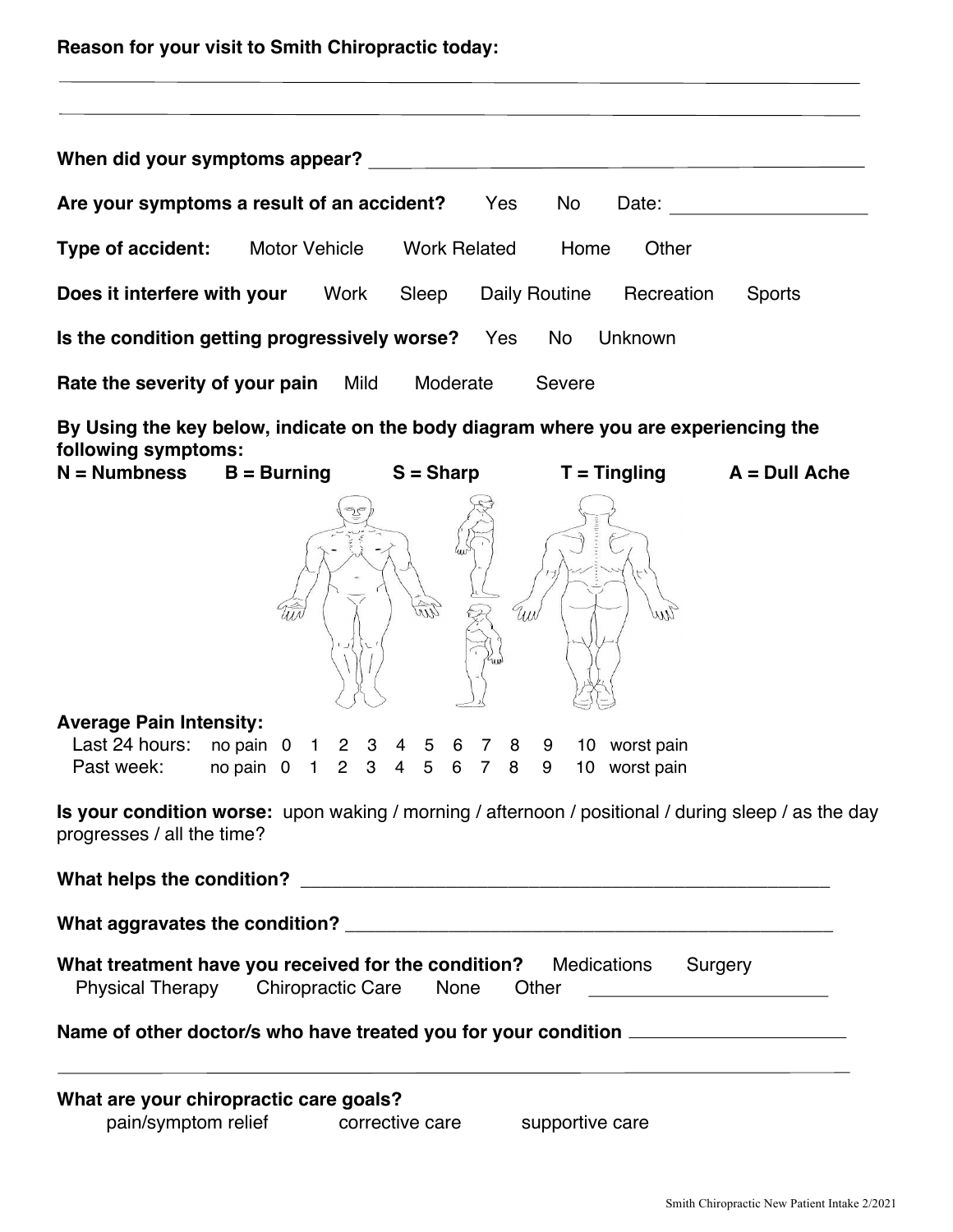# **HEALTH HISTORY**

Date of last physical exam Name of primary care physician **Name of primary care physician** 

**Please list (or provide copy) of all current medications** 

**Please list all vitamins, herbs, or homeopathic remedies you take** 

### **Are You Pregnant? Yes No**

| <b>Medical Conditions:</b> (Circle all that apply to you) |            |                            |                                         |                                                                                       |                       |                      |  |
|-----------------------------------------------------------|------------|----------------------------|-----------------------------------------|---------------------------------------------------------------------------------------|-----------------------|----------------------|--|
| <b>Arthritis</b>                                          |            | Cancer                     |                                         | <b>Diabetes</b>                                                                       |                       | <b>Heart Disease</b> |  |
| Hypertension Psychiatric Illness                          |            |                            |                                         | <b>Skin Disorder</b>                                                                  | <b>Stroke</b>         |                      |  |
| Other ____________                                        |            | Fibromyalgia               |                                         | Asthma                                                                                |                       | Osteoporosis         |  |
| <b>Surgeries:</b> (Circle all that apply to you)          |            |                            |                                         |                                                                                       |                       |                      |  |
| Appendectomy                                              |            |                            | Cardiovascular procedure Cervical spine |                                                                                       |                       | Hysterectomy         |  |
| Joint Replacement                                         |            | Prostate                   |                                         | Lumbar spine                                                                          |                       | <b>Gall Bladder</b>  |  |
| <b>Brain</b>                                              |            | Shoulder                   |                                         | Thoracic spine                                                                        | Knee                  |                      |  |
| Carpal Tunnel                                             |            |                            | Gastro-intestinal                       | Uro-genital                                                                           | Hernia                |                      |  |
| <b>Breast Augmentation</b>                                |            |                            | Other ________________                  |                                                                                       |                       |                      |  |
| <b>Allergies:</b> (Circle all that apply to you)          |            |                            |                                         |                                                                                       |                       |                      |  |
| Mold                                                      |            |                            | Seasonal                                | Milk or Lactose                                                                       | Animal                |                      |  |
| Chemical _____________                                    |            | <b>Sulfites</b>            |                                         | Wheat/Glutens                                                                         | Other $\qquad \qquad$ |                      |  |
|                                                           |            |                            |                                         |                                                                                       |                       |                      |  |
| <b>Social History:</b> (Circle all that apply to you)     |            |                            |                                         |                                                                                       |                       |                      |  |
| Caffeine use: occasional                                  |            |                            | often                                   | never                                                                                 |                       |                      |  |
| Drink Alcohol: occasional                                 |            |                            | often                                   | never                                                                                 |                       |                      |  |
| Exercise:                                                 | occasional |                            | often                                   | never                                                                                 |                       |                      |  |
|                                                           |            |                            | Drink Water: <64 oz/day >64 oz/day      | never                                                                                 |                       |                      |  |
|                                                           |            |                            | Cigarettes: <1 pack/day >1 pack/day     | never                                                                                 |                       |                      |  |
| Sleep: <8 hours/night >8 hours/night                      |            |                            |                                         | Insomnia                                                                              |                       |                      |  |
| Other ____________________                                |            |                            |                                         |                                                                                       |                       |                      |  |
| <b>Family History:</b> (Circle all that apply)            |            |                            |                                         |                                                                                       |                       |                      |  |
| Arthritis: Arthritis:                                     | Parent     |                            | Sibling                                 | Hypertension                                                                          | Parent                | Sibling              |  |
| Cancer:                                                   | Parent     |                            | Sibling                                 | <b>Stroke</b>                                                                         | Parent                | Sibling              |  |
| Diabetes:                                                 | Parent     |                            | Sibling                                 | <b>Thyroid</b>                                                                        | Parent                | Sibling              |  |
| <b>Heart Disease</b>                                      | Parent     |                            | Sibling                                 |                                                                                       |                       |                      |  |
|                                                           |            |                            |                                         | <b>Occupational Activities:</b> (Circle one that best describes your job description) |                       |                      |  |
| Administration                                            |            |                            | <b>Business Owner</b>                   | <b>Clerical/Secretary</b>                                                             |                       | <b>Computer User</b> |  |
| Heavy equipment operator                                  |            | Daycare/Childcare          |                                         | Construction                                                                          |                       | <b>Health Care</b>   |  |
| <b>Food Service Industry</b>                              |            | <b>Medium Manual Labor</b> |                                         | Manufacturing                                                                         |                       | <b>Home Services</b> |  |
| <b>Heavy Manual Labor</b>                                 |            | <b>Light Manual Labor</b>  |                                         | Executive/Legal                                                                       |                       | Housekeeper          |  |
| Other                                                     |            |                            |                                         |                                                                                       |                       |                      |  |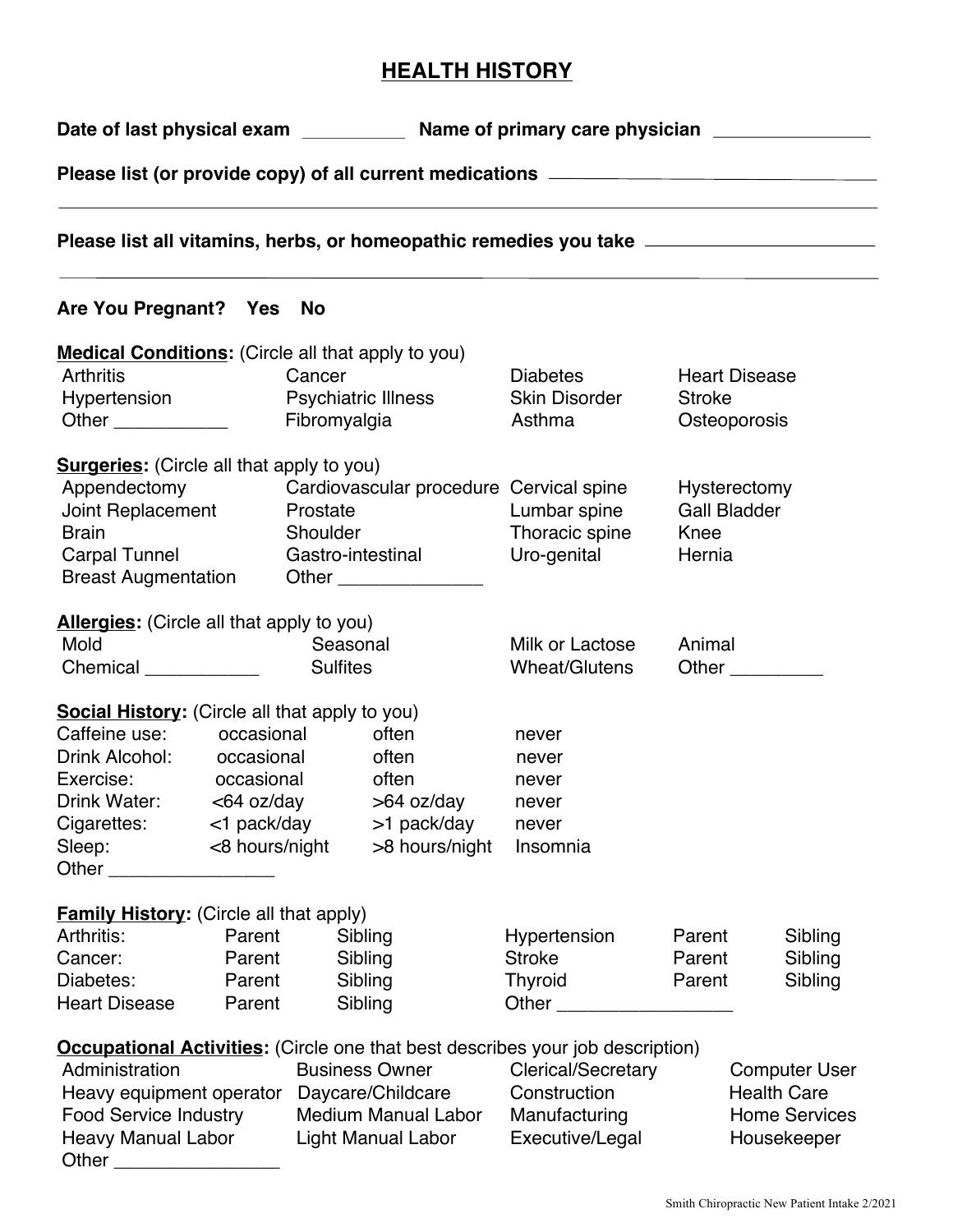# **Review of Systems** – Check box if you have had trouble with any of the following

| Cardiovascular             | Past | Present | Respiratory           | Past | Present | Allergic/<br>Immunologic        | Past | Present |
|----------------------------|------|---------|-----------------------|------|---------|---------------------------------|------|---------|
| Poor Circulation           |      |         | Asthma                |      |         | Hives                           |      |         |
| Hypertension               |      |         | Tuberculosis          |      |         | Immune Disorder                 |      |         |
| Aortic Aneurism            |      |         | Short Breath          |      |         | <b>HIV/AIDS</b>                 |      |         |
| <b>Heart Disease</b>       |      |         | Emphysema             |      |         | <b>Allergy Shots</b>            |      |         |
| <b>Heart Attack</b>        |      |         | Cold/Flu              |      |         | Cortisone Use                   |      |         |
| Chest Pain                 |      |         | Cough                 |      |         | Ear, Nose and<br><b>Throat</b>  |      |         |
| <b>High Cholesterol</b>    |      |         | Wheezing              |      |         | <b>Difficulty</b><br>Swallowing |      |         |
| Pacemaker                  |      |         | <b>Eyes</b>           |      |         | <b>Dizziness</b>                |      |         |
| Jaw Pain                   |      |         | Glaucoma              |      |         | <b>Hearing Loss</b>             |      |         |
| Irregular Heartbeat        |      |         | Double Vision         |      |         | Sore Throat                     |      |         |
| Swelling of legs           |      |         | <b>Blurred Vision</b> |      |         | Nosebleeds                      |      |         |
| Genitourinary              |      |         | <b>Psychiatric</b>    |      |         | <b>Bleeding Gums</b>            |      |         |
| <b>Kidney Disease</b>      |      |         | Depression            |      |         | Sinus Infections                |      |         |
| <b>Burning Urination</b>   |      |         | Anxiety               |      |         | Gastrointestinal                |      |         |
| <b>Frequent Urination</b>  |      |         | <b>Stress</b>         |      |         | <b>Gall Bladder</b><br>Problems |      |         |
| Blood in Urine             |      |         | <b>Endocrine</b>      |      |         | <b>Bowel Problems</b>           |      |         |
| <b>Kidney Stones</b>       |      |         | Thyroid               |      |         | Constipation                    |      |         |
| Lower Side Pain            |      |         | <b>Diabetes</b>       |      |         | <b>Liver Problems</b>           |      |         |
| Neurologic                 |      |         | Hair Loss             |      |         | <b>Ulcers</b>                   |      |         |
| <b>Stroke</b>              |      |         | Menopausal            |      |         | Diarrhea                        |      |         |
| <b>Seizures</b>            |      |         | <b>PMS</b>            |      |         | Nausea/Vomiting                 |      |         |
| Head Injury                |      |         | Hematologic           |      |         | <b>Bloody Stools</b>            |      |         |
| <b>Brain Aneurysm</b>      |      |         | Hepatitis             |      |         | Poor Appetite                   |      |         |
| <b>Numbness</b>            |      |         | <b>Blood Clots</b>    |      |         | Musculoskeletal                 |      |         |
| Severe Headaches           |      |         | Cancer                |      |         | Gout                            |      |         |
| <b>Pinched Nerves</b>      |      |         | <b>Bruising</b>       |      |         | Arthritis                       |      |         |
| Parkinson's                |      |         | Bleeding              |      |         | Joint Stiffness                 |      |         |
| Carpal Tunnel              |      |         | Fever, Chills         |      |         | Muscle Weakness                 |      |         |
| Vertigo                    |      |         | Sweating              |      |         | Osteoporosis                    |      |         |
| Constitutional             |      |         | Varicose Vein         |      |         | <b>Broken Bones</b>             |      |         |
| Weight Loss/Gain           |      |         |                       |      |         | Joints Replaced                 |      |         |
| Low Energy Level           |      |         |                       |      |         | Neck Pain                       |      |         |
| <b>Difficulty Sleeping</b> |      |         |                       |      |         | Low Back Pain                   |      |         |
|                            |      |         |                       |      |         | Upper Back Pain                 |      |         |

**Doctor's Signature** \_\_\_\_\_\_\_\_\_\_\_\_\_\_\_\_\_\_\_\_\_\_\_\_\_\_\_\_\_\_\_\_\_

**Patient Name Date 2018**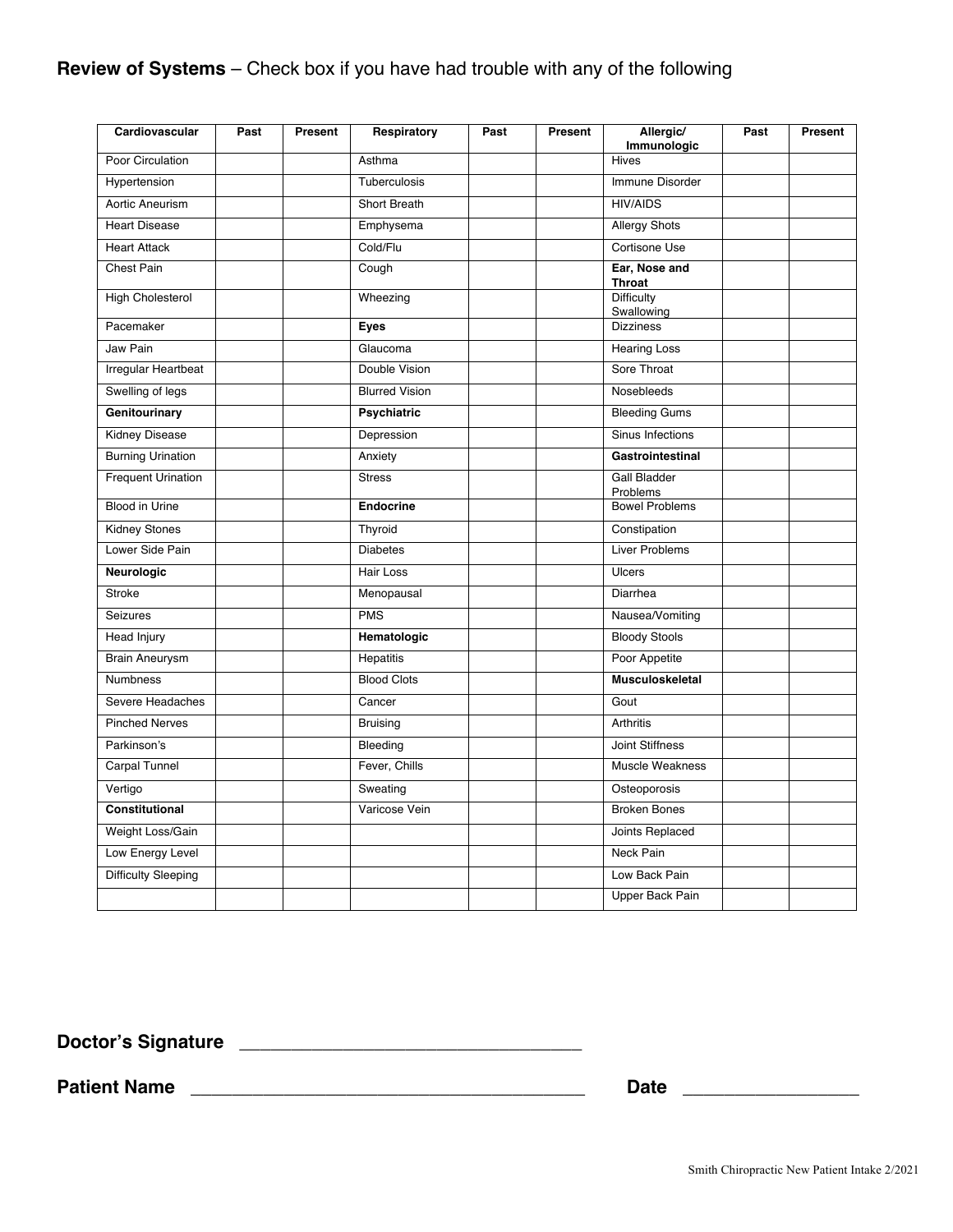#### **Smith Chiropractic Family Care and Sports Injury Center**

#### **PAYMENT POLICY**

Thank you for choosing **Smith Chiropractic Family Care and Sports Injury Center** as your chiropractic care provider. We are committed to providing you with high quality and affordable health care. Please see below for our payment policy. We will be happy to answer any questions you may have. Once you feel comfortable, please sign in the space provided below. A copy will be provided to you upon request.

- 1. INSURANCE/ Horizon Blue Cross Blue Shield. We are an in-network provider with Horizon Blue Cross Blue Shield insurance plans. While we make every effort to provide you with a summary of your insurance benefits, knowing your benefits is your responsibility. Please contact your insurance company with any questions you may have regarding your chiropractic coverage. If your insurance company requires a referral, it is your responsibility to provide us with a referral dated the day of your first visit from your primary care physician. We are only able to provide a summary of your chiropractic benefits. Please note that if you are part of the OMNIA Health Plans, we are considered a Tier 2 provider.
- 2. INSURANCE/ all other insurance plans. We are considered an out-of-network provider for all insurance plans other than Horizon Blue Cross Blue Shield. We will submit claims for your visits directly with your insurance carrier, but payment in full is required at each visit. All coverage benefits will be sent directly to you by your carrier. Benefits for out-of-network providers often begin once a higher annual deductible is met. While we will make every effort to provide you with a summary of your insurance benefits, knowing your benefits is your responsibility. Please contact your insurance company with any questions you may have regarding your outof-network chiropractic coverage.
- 3. MEDICARE. We are considered a non-participating provider for Medicare. This does not affect your chiropractic coverage through Medicare, it only affects the way that payments are handled. Smith Chiropractic will collect payment in full at the time of each visit. We will file all appropriate visits through the Medicare system and any reimbursements for those visits, approved by Medicare, will be sent directly to you.
- 4. MEDICARE ADVANTAGE PLANS. Like private insurance, each Medicare Advantage Plan is customized for the recipient. Many Advantage plans require providers to be part of their own private networks in order for services to be covered. While we will make every effort to provide you with a summary of your benefits, it is your responsibility to know your plan and what it allows for before you come in for your appointment.
- 5. CO-PAYMENT AND DEDUCTIBLES. All co-payments and deductibles must be paid at the time of service. This arrangement is part of your contract with your insurance company. Failure on our part to collect co-payments and deductibles from patients can be considered fraud. Please help is in upholding the law by paying your co-payment at each visit.
- 6. CLAIM SUBMISSION. We will submit your claims and assist you in any way we reasonably can to help get your claim paid. Your insurance company may need you to supply certain information directly. It is your responsibility to comply with their request. Please be aware that the balance of your claim is your responsibility whether or not your insurance pays your claim. Your insurance benefits are a contract between you and your insurance company; we are not party to that contract.
- 7. CONVERGE CHANGES. If your insurance coverage changes, please notify us before your next visit so we can make the appropriate changes to help you receive your maximum benefits. If your insurance company does not pay your claim in 90 days, the balance will automatically be billed to you.
- 8. WELLNESS MADE AFFORDABLE. Smith Chiropractic offers this cost sensitive, in-house plan to patients who might not have affordable chiropractic benefits through their insurance carrier. Details of this plan will be provided upon request to anyone interested in paying for their chiropractic care directly.
- 9. MISSED APPOINTMENTS. While we understand that schedules change, we ask that you make **every effort** to keep your scheduled appointments. Late cancels and 'no shows' do not allow us the opportunity to offer the appointment to another patient who might be waiting. We reserve the right to charge you for the missed visit. The charges will be your responsibility, billed directly to you and are not covered by insurance. **Please help us to serve you better by keeping your regular scheduled appointment**.

Our practice is committed to providing the best treatment to our patients. Our prices are representative of the usual and customary charges for our area.

**I have read and understood the payment policy and agree to abide by its guidelines.**